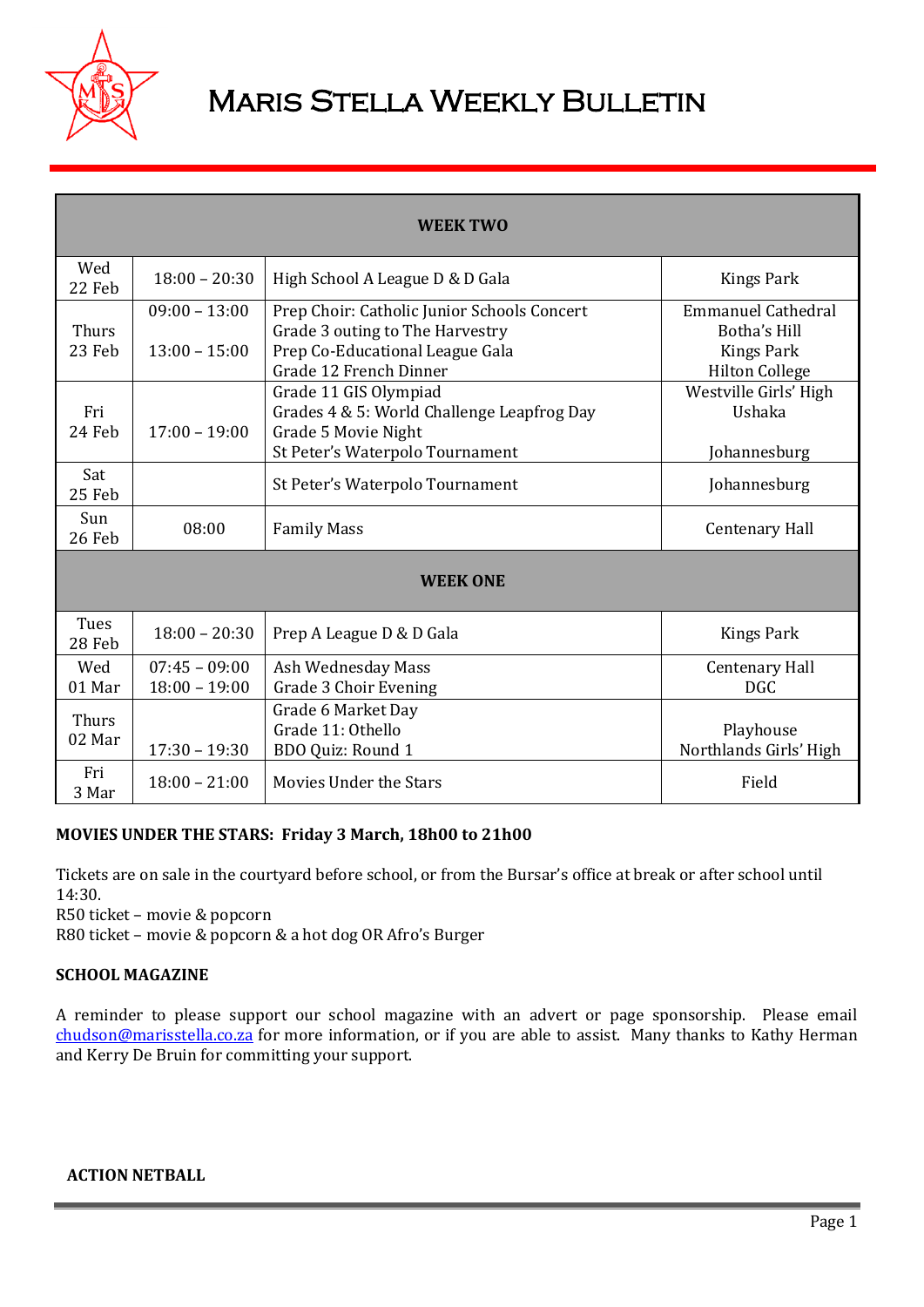Congratulations to all our netball girls on your incredible performances on the  $13<sup>th</sup>$  and  $17<sup>th</sup>$  February respectively! Our teams won every game they played last week!

| <b>Team</b>                                                 | Result    | <b>Outstanding Player</b>             |
|-------------------------------------------------------------|-----------|---------------------------------------|
| Maris Stella U11A vs Chelsea Prep                           | Won 10-8  | Amy Thackwray                         |
| Maris Stella U13A vs Durban North Christian Centre Won 16-4 |           | Arya Harribarran                      |
| Maris Stella U14 vs Westville                               | Won 15-7  | Savanah Kerdachi & Sarah Randelhoff   |
| Maris Stella 2 <sup>nd</sup> Teamys Parkhill                | Won 14-12 | Tereka Glen & Claudia Coppola         |
| Maris Stella 1 <sup>st</sup> Team vs Reddam House           | Won 21-19 | Rachel Grobbelaar & Cailyn Terblanche |

## **MIDMAR MILE**

Well done to all girls who took part in the recent Midmar Mile. Special congratulations to **Kristina le Roux**, Grade 12, who raised R1000 for Community Chest, and **Keli Reynolds**, Grade 11, who swam 8 Miles, raising an incredible R15 300 for CHOC. This is the third year in a row that Keli has taken part in these marathon swims, swimming 8 Miles in 2015, and an amazing 16 Miles in 2016, raising a whopping R29 000 for the Dusi Umgeni Conservation Trust. Thus far, the 8 Milers and 16 Milers have raised R1 915 000 towards the various nominated charities - they are still accepting donations till the end of February. We are so proud of you Keli!

#### **KARATE**

Congratulations to **Emma-Leigh Chisholm** (Grade 12), **Gabriella Alessandri** (Grade 10), and **Aimee Dunn** (Grade 6) who competed in the KZN JKA Championships last weekend. Emma-Leigh achieved a Gold medal for Kata (technical), a Silver medal for Kumite (fighting), Gabriella received Gold medals for both Kata and Kumite, while Aimee was awarded a Silver medal for Kumite and placed in the Top 6 for Kata. They will all compete at Nationals in Johannesburg in May, where they hope to qualify for the JKA World Cup, in Ireland, in August.

#### **SYNCHRONISED SWIMMING**

**Lathitha Ntlahla** participated in the National Synchronised Swimming Competition held at Northwood in the December holidays. She won a Gold medal for combo, a Bronze medal for team and a Bronze medal for her duet. Well done Lathitha!

## **HOCKEY**

## **Results from Indoor Hockey League on Thursday 16 and Saturday 18 February:**

#### **Thursday 16 February**

Maris Stella 1st Team vs St Mary's: Lost 0 – 9 Maris Stella 1<sup>st</sup> Team vs Kloof: Lost 1 - 6 Maris Stella U16A vs St Mary's U16A: Lost 1 – 4

## **Saturday 18 February**

Maris Stella U14A vs Durban Girls' College: Lost 1 – 7 Maris Stella U14B vs Kingsway U14A: Lost Maris Stella U16B vs Danville U16B: Lost 6 – 8 Maris Stella 2nd Team vs Kloof: Lost 0 – 2

## **DURBAN YOUTH COUNCIL**